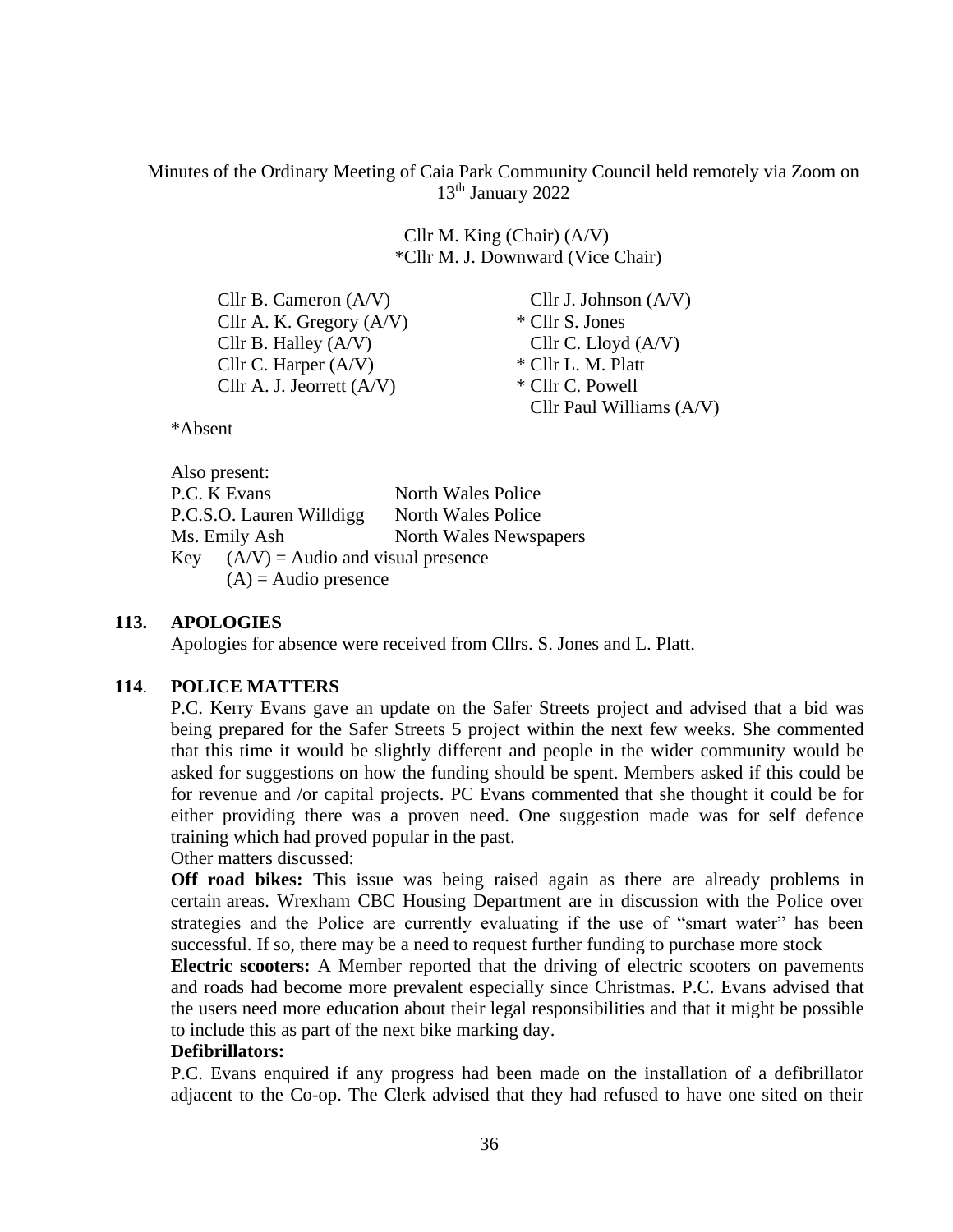building. She offered to approach the hairdressers or Post Office nearby to see if they would agree to one being sited on their wall.

**Antisocial behaviour – Colwyn & Crescent Road:** This was again drawn to the attention of the Police and a request was made for more Police presence in the area. It was agreed that P.C. Evans would liaise with the Member raising the matter to obtain more information. It was also questioned whether the CCTV camera in the area was operational as it did not seem to move however the Police confirmed it was operational.

**Community clean -up:** P.C. Evans reported that there had been excellent community feedback regarding the clean up which took place in October/ early November and the Chair advised that a similar event in the Spring would be beneficial.

The Chair thanked P.C. Evans for her report and summarised the main priorities as being off road bikes and drug dealing/antisocial behaviour.

# **115. CONFIRMATION OF MINUTES**

**RESOLVED:** That the minutes of the Ordinary meeting held on 9<sup>th</sup> December 2021 be accepted as a true and accurate record. **Updates & matters arising:**

# **116. DEFIBRILLATORS (PM11, 27, 40,56,75, 88 &101)**

The Clerk reported that the defibrillator for Churchill Drive had been delivered and was awaiting installation. Discussions with McColls was still ongoing.

## **117. GRASS CUTTING RIVER GWENFRO (PM77, 89, 102)**

The County Councillors for Queensway and Whitegate reported back on a meeting held with the Chief Housing Office who had agreed to have an initial grass cut undertaken. Discussions about the service level agreement Housing have with the Environment Department were still ongoing. Several Members referred to an email received from Wrexham Litter-pickers who highlighted the amount of rubbish discarded in and around the River Gwenfro and the amount they had cleared in recent months.

A Member reported that he had forwarded details to the Environment and Housing Departments as well as Public Protection and was awaiting their views.

It was agreed that the matter and responses would be reconsidered in February.

## **118 APPLICATION FOR FINANCIAL ASSISTANCE (PM 108i)**

Several Members referred to the recent Christmas lunch funded by a joint grant from the Community Council and Wrexham CBC. Many of the older people attending had made complimentary remarks and were pleased to attend the lunch provided on two days in December with 100 residents attending. It was agreed to write a letter of thanks to Mrs. P. Williams for organising.

## **119. DECLARATION OF MEMBER'S INTERESTS**

**Agenda item 7 (part only) -** Cllr M. King and Cllr J. Johnson – Personal and prejudicial as employees of funded bodies.

## **120. MEMBERS REPORTS**

**Cllr B. Cameron –** Reported that Wrexham CBC had now secured funding to provide lighting on the newly completed footpath running from Kings Mill to Rubery Way and it was envisaged that work would commence shortly. Members expressed their thanks for this support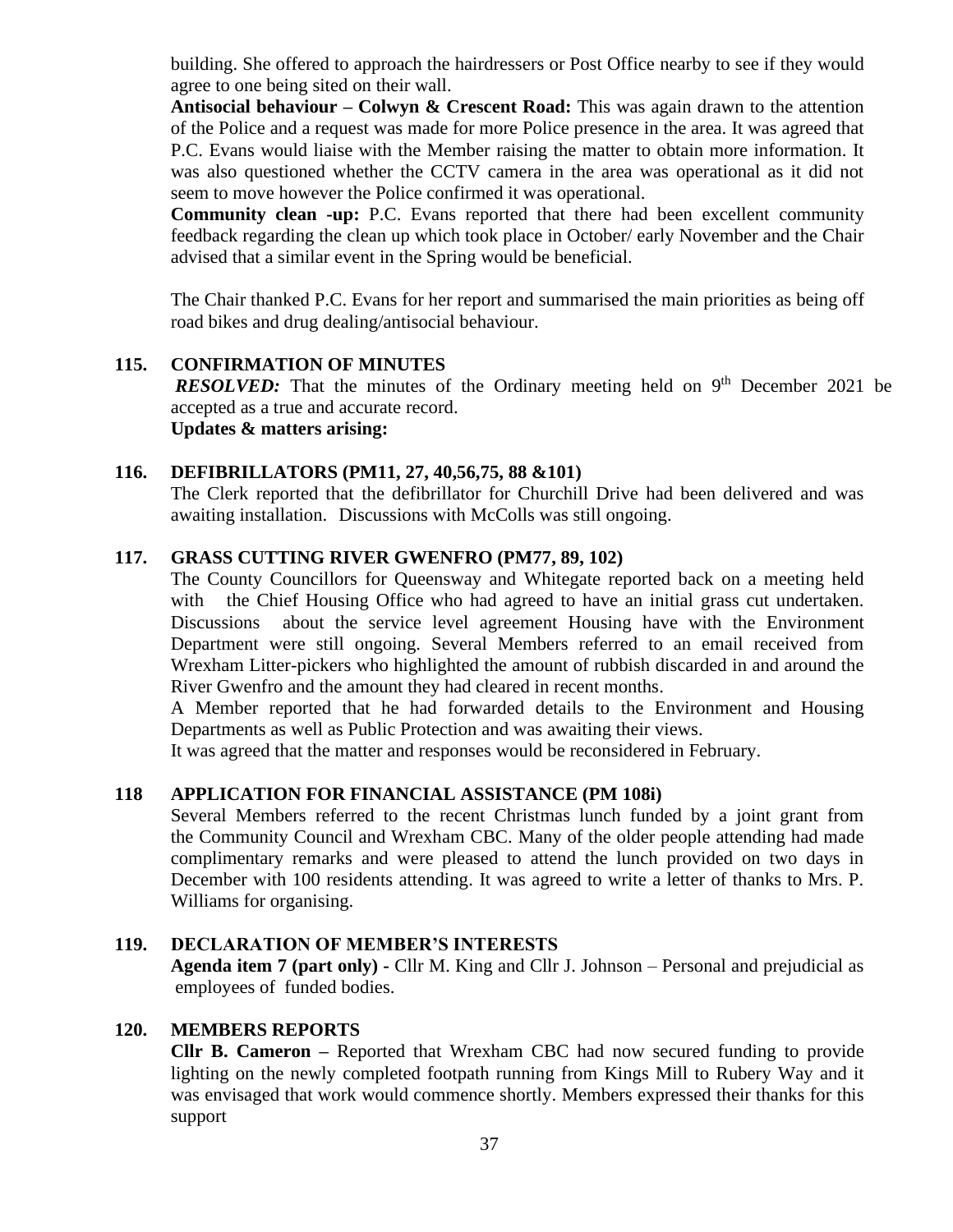# **121. CORRESPONDENCE**

**(i) Welsh Government. Eligible Community Council (General Power of Competence) (Qualifications of Clerk) (Wales) Regulations 2022** Letter advising that this matter had now been agreed and that to exercise the General Power of Competence, the specified qualification must be obtained by the Clerk as well as satisfying the other two criteria relating to the number of elected councillors and unqualified external audit reports. The Clerk advised that other responsibilities being imposed in 2022 would be reported to a future meeting.

# **122. BUDGET CONSIDERATIONS & PRECPT FOR FINANCIAL YEAR 2022-23**

The Clerk reminded Members that in November 2021 a budget workshop was held and it was agreed in principle to accept the draft budget subject to more detailed information being provided in January 2022. This was due to the fact that additional properties were to be transferred from Abenbury following the Boundary Commission Review which would increase the tax base. This information had now been received and amounted to 188 properties transferring which equated to 149 Band D equivalent properties. This has the effect of increasing revenue by £8940 based on the same level of precept as previously levied and took the draft budget from a £7576 deficit to a £1364 surplus. Members were reminded that the draft budget made no provision for the 2022 election costs, additional equipment costs associated with facilitating hybrid/face to face meetings or significant increases in energy costs although an uplift in excess of general inflation for energy had been included. The Clerk also provided a statement of income and expenditure to 31<sup>st</sup> December 2021 and a projected out turn in March 2022.

Following discussion, Members *RESOLVED:*

- *(i) To inform Wrexham CBC that the precept requirement of 2022-23 is £60 per Band D equivalent property yielding £238,980 based on 3983 property tax base.*
- *(ii) That existing service level agreements are agreed to continue for financial year 2022/23*
- *(iii) That the costs of elections are met from balances*
- *(iv) That the projected surplus of £1364 is added to the grant element of the budget but specifically earmarked for service for older people.*
- *(v) That the draft budget as presented, subject to the above, be adopted.*

# **123. GWENFRO VALLEY PLAY REPORT PROVIDED BY WREXHAM CBC PLAY DEVELOPMENT TEAM**

The report was presented to Members under the terms of the service level agreement. Members were pleased to note the activities that had taken place and commented that parents were appreciative of the provision provided.

. It was agreed to write a letter of thanks to the Play Development Team Manager